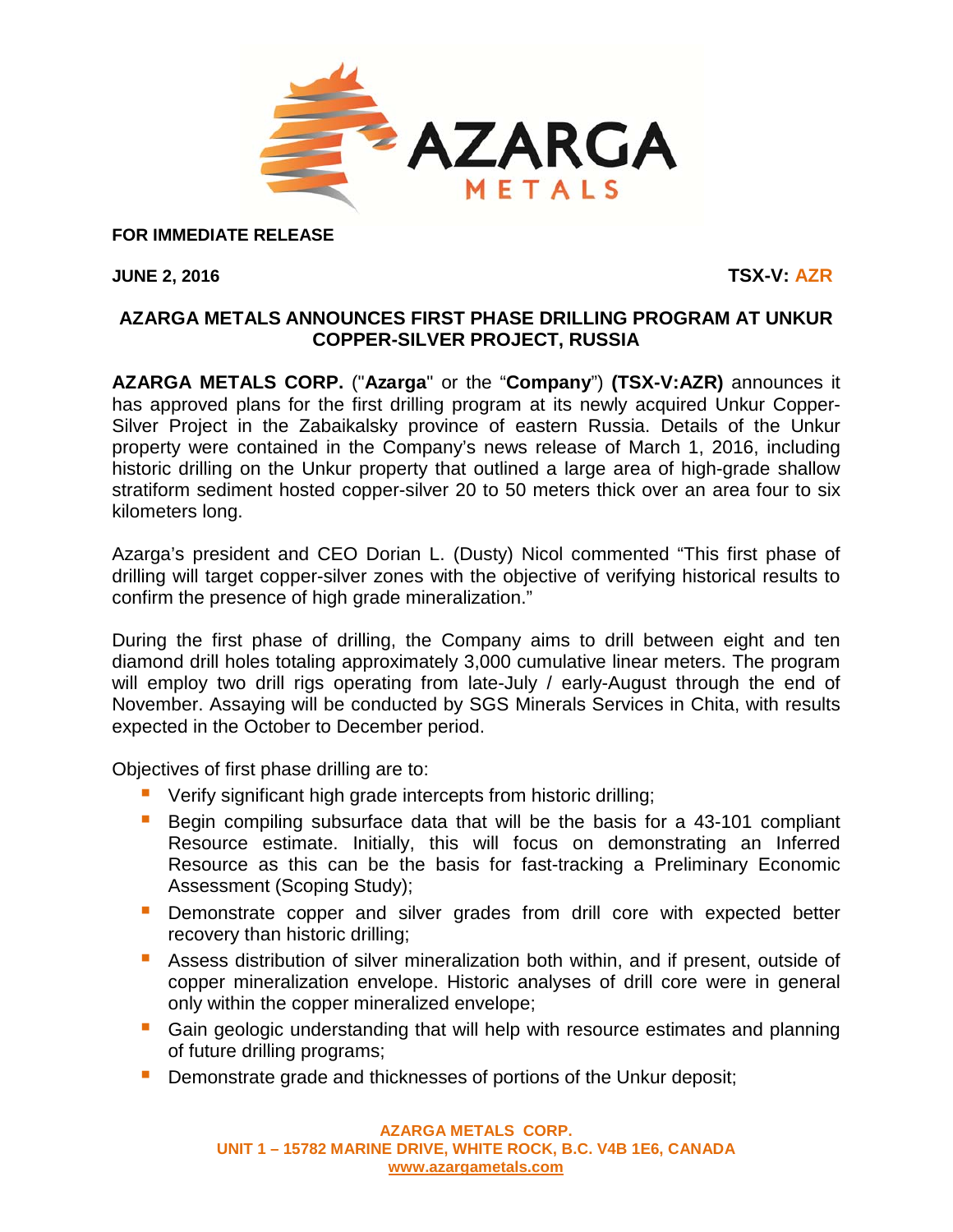**Take samples of sufficient unoxidized mineralized material to make several** composites for metallurgical testing (subject to budget constaints).

Five initial holes will be drilled (collar locations marked as AM-001 to AM-005 on the map below) around the location of higher grade copper and silver intercepts observed from historical drilling. Another 11 proposed drill hole loctions (collar locations marked as AM-006 to AM-016 on the map below) have been identified to the west and southwest of the initial drilling area. It is anticipated that between three and eight of these will be selected for drilling as part of the first phase program, with the determination on which holes get prioritized being made as information from the first five holes becomes available.

Map of Unkur Copper-Silver Project with proposed drill-collar locations



*Source: Azarga Metals Corp., QGIS and Google Earth.*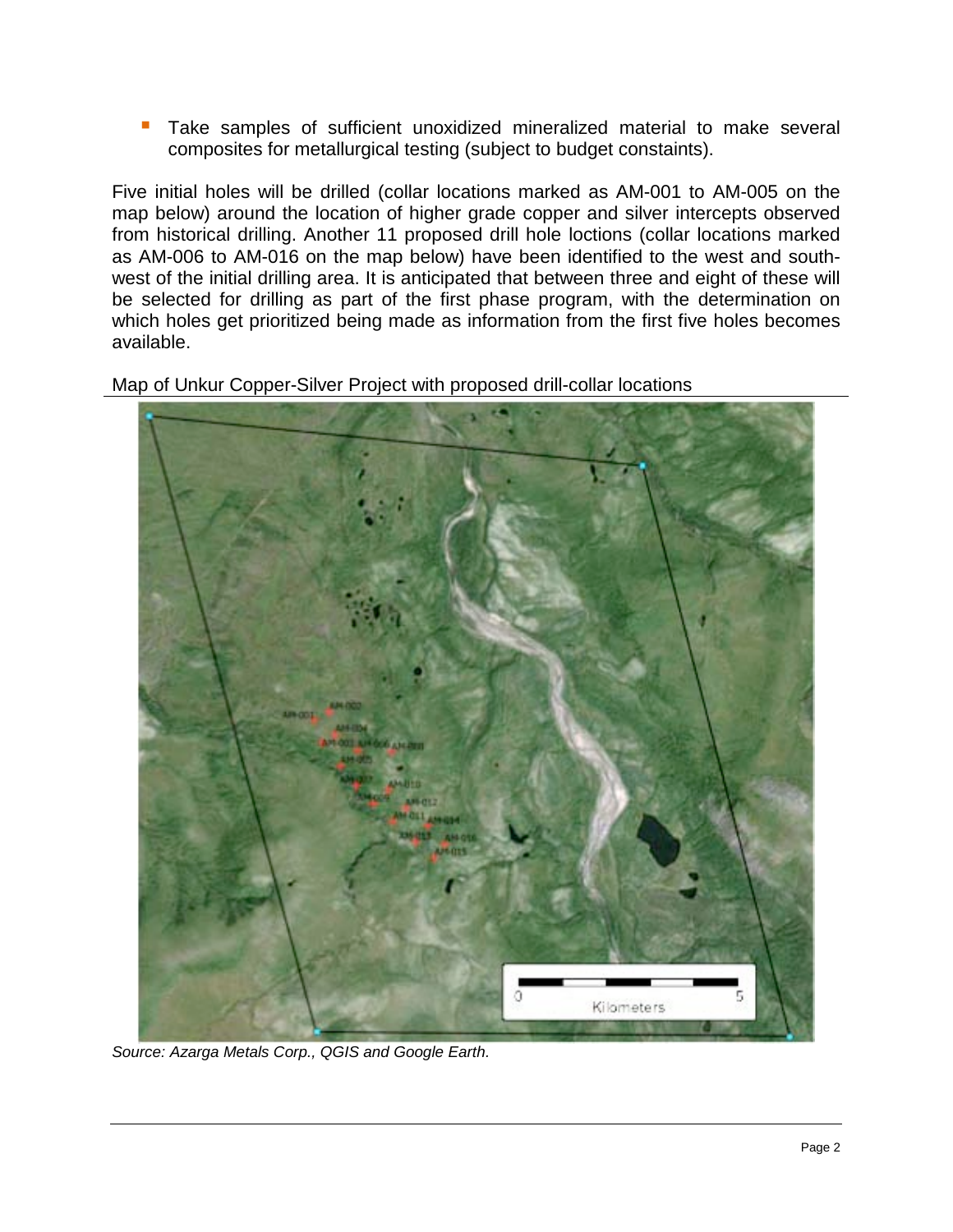Commencement of drilling will be dependent on receipt of approval from the Forestry Service of Russia for Azarga's plans for subsoil penetration at the site. Such approval has already been applied for and the Company expects to receive positive notification prior to the commencement of drilling according to the timetable set out in this news release.

The Unkur exploration license has recently passed an inspection by Rosprirodnadzor (the Russian Federal Service for the Supervision of the Use of Natural Resources), which oversees compliance with the terms and conditions of mineral exploration licenses. The Company is pleased to report that the Unkur license was found to be in full compliance with regulations and license terms.

#### **Qualified Person**

The Company's President and Chief Executive Officer, Dorian L. (Dusty) Nicol, B.Sc. Geo, MA Geo, a Qualified Person as defined by NI 43-101, has reviewed and approved the exploration information disclosures contained in this Press Release.

## **About Azarga Metals Corp.**

Azarga is a mineral exploration and development company that owns 60% of the Unkur Copper-Silver Project in the Zabaykalsky province in eastern Russia.

# **AZARGA METALS CORP.**

*"Dusty Nicol"* Dorian L. (Dusty) Nicol, President and CEO

For further information please contact: Doris Meyer, at +1 604 536-2711 ext 6, or visit www.azargametals.com.

Neither the TSX Venture Exchange nor its Regulation Services Provider (as that term is defined in the policies of the TSX Venture Exchange) accepts responsibility for the adequacy or accuracy of this release.

#### Cautionary Statement:

This news release contains forward-looking statements that are based on the Corporation's current expectations and estimates. Forward-looking statements are frequently characterized by words such as "plan", "expect", "project", "intend", "believe", "anticipate", "estimate", "suggest", "indicate" and other similar words or statements that certain events or conditions "may" or "will" occur. Such forward-looking statements involve known and unknown risks, uncertainties and other factors that could cause actual events or results to differ materially from estimated or anticipated events or results implied or expressed in such forward-looking statements. Such factors include, among others: the actual results of current planned exploration activities; conclusions of economic evaluations; changes in project parameters as plans to continue to be refined; possible variations in ore grade or recovery rates; accidents, labour disputes and other risks of the mining industry; delays in obtaining governmental approvals or financing; and fluctuations in metal prices. There may be other factors that cause actions, events or results not to be